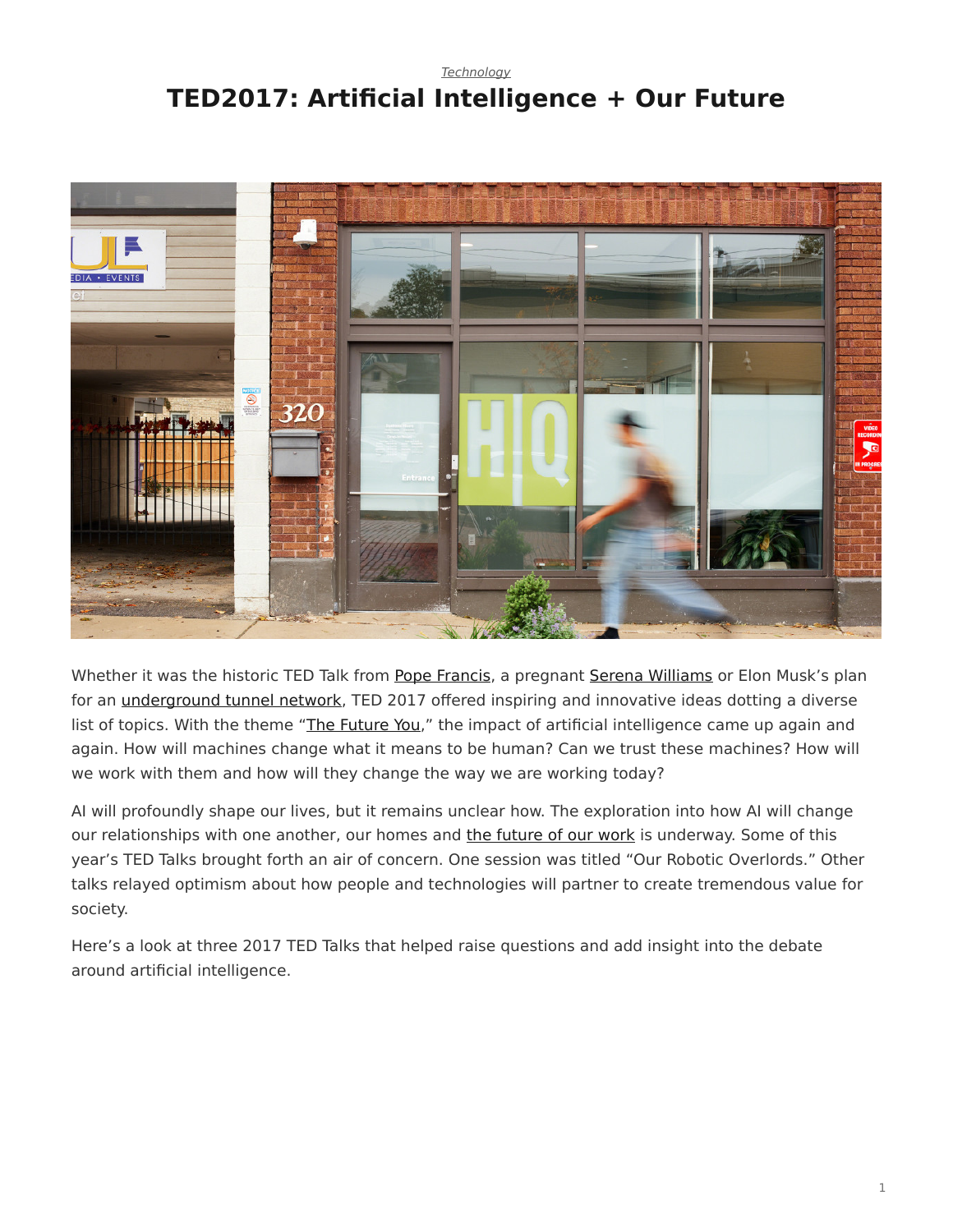# **DREAM BIG**

The man who famously lost to IBM's supercomputer Deep Blue in 1997 had a surprisingly positive view on the rise of machine intelligence. [Garry Kasparov](http://blog.ted.com/humans-must-face-our-fears-garry-kasparov-speaks-at-ted2017/) told the TED crowd humans need to let go of their anxieties about what machines can and cannot do. According to [Pew Research Center,](http://www.pewinternet.org/2016/03/10/public-predictions-for-the-future-of-workforce-automation/) a lot of people are worried. Two-thirds of Americans expect robots and computers will do much of the work currently done by humans within 50 years.

Kasparov says it's not machines that will limit us, people will only be limited by our ambition. Machines may take over some of our the tasks we all do now. But, machines only have calculations, instructions and objectivity. Humans have understanding, purpose and passion. He encourages everyone to dream big and find solutions to huge problems with help from technology.

### **HUMANISTIC AI**

The man who helped create Siri, [Tom Gruber](http://blog.ted.com/our-robotic-overlords-the-talks-of-session-2-of-ted2017/), says smarter machines make for smarter people. Gruber develops AI to augment and work with people. He says instead of fighting us for our jobs, AI will make us better. He [referenced an experiment](http://vancouversun.com/news/local-news/ted-talks-tackle-topic-of-how-to-deal-with-robotic-overlords-of-future) with a computer program that recognizes cancer cells in tissue samples. People were still getting better results than the computer until people and the computer worked together. Then, the hospital's diagnosis accuracy hit 99.5 percent. He then asked the audience to imagine a future where technology can help us remember the name of everyone we've ever met and everything we've ever read. Working with computers can help us overcome limitations and help us do what we do, better.

## **COLLECTIVE INTELIGENCE**

Much of the discussion around AI is about the creation of one robot and how it compares to one human. But, imagine if we could harness the power of the kind of collective thinking we find in nature. [Radhika](http://blog.ted.com/harnessing-the-intelligence-of-the-collective-radhika-nagpal-speaks-at-ted2017/) [Nagpal](http://blog.ted.com/harnessing-the-intelligence-of-the-collective-radhika-nagpal-speaks-at-ted2017/) has spent her life studying collective intelligence systems such as a school of fish that move as one instead of hundreds of individuals. She says if we can understand the rules that govern these colonies, we can create collective AI.

Nagpal and her team (see the video above) has created a colony of hundreds off little robots. They engage with one another using rules found in nature such as pattern formation, spontaneous synchronization and migration. There are no leaders. They all work together. Nagpal says in the future we will be able to design our own rules and create groups of robots to do anything we want. Robotic bees can pollinate crops. Underwater robots can monitor coral reefs. The possibilities are limitless.

There were plenty of other demonstrations about how AI will impact our future. TED featured robotic suits that can help us fly, robotic dogs that can navigate an obstacle course, and even robots that can pass college entrance exams. TED bills itself as "a week to explore the most pressing questions of our time." How humans will adapt to artificial intelligence is certainly one of those questions.